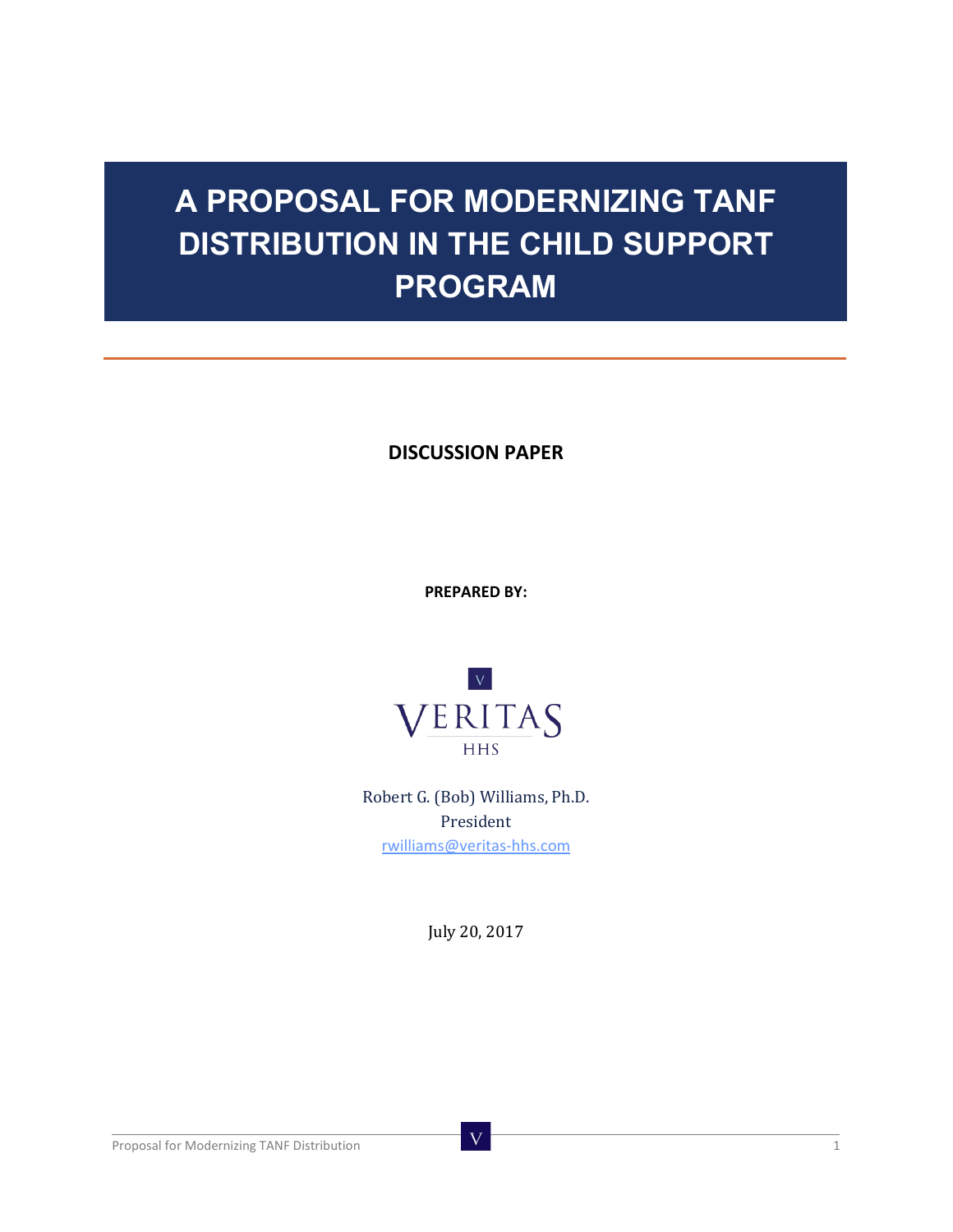### Introduction

When the Title IV-D child support program was started more than 40 years ago, it was intended to function primarily as a recovery program for the Aid to Families with Dependent Children (AFDC) program. The recovery concept included: 1) retaining child support collected for current assistance recipients to reduce the costs of their benefits; and 2) capturing child support arrearages paid on behalf of former assistance recipients to apply against funds spent while the custodial parent previously received assistance.

These concepts have been carried forward into the current child support program even though its mission has subsequently evolved to function as an important economic pillar for single-parent families. As implemented in the IV-D program's administrative structure, these recovery concepts have resulted in convoluted policies and processes. These have clouded the current mission of the IV-D program, that now focuses predominantly on family support. These concepts have also created excessive costs and administrative complexity, increased the difficulty of staff training, compromised customer service, and significantly increased the challenges of automated system development.

Given that recoupments for the Temporary Assistance to Needy Families (TANF) program, including those made on behalf of both current and former recipients, have shrunk to 4.4 percent of total IV-D collections, the time seems right to re-visit the core principles of TANF distribution that have been embedded in the structure of the program.<sup>[1](#page-1-0)</sup> Accordingly, this discussion paper proposes a fundamental restructuring of these recovery principles that would simplify consideration of child support for current recipients and end recovery altogether for former TANF recipients. Such a modernization of distribution policy would streamline administration of the program, enhance the IV-D program's relationships with custodial and non-custodial parents alike, increase the selfsufficiency of former TANF recipients, and remove the inherent contradiction that clouds the IV-D program's mission.

We recognize, however, that this proposal does have costs in the form of reduced revenue for some (and perhaps most) IV-D programs. As a result, we are presenting this proposal in the form of a discussion paper, with the understanding that more work needs to be done to analyze the full

<span id="page-1-0"></span><sup>&</sup>lt;sup>1</sup> "Distribution" is a term of art in the IV-D Program. It refers to the set of rules used by IV-D agencies to determine how much of a specific child support collection may be retained by the state to reimburse itself for assisting financially with parental responsibility to support a child, and how much of that collection must be disbursed to the family. See 45 CFR 302.51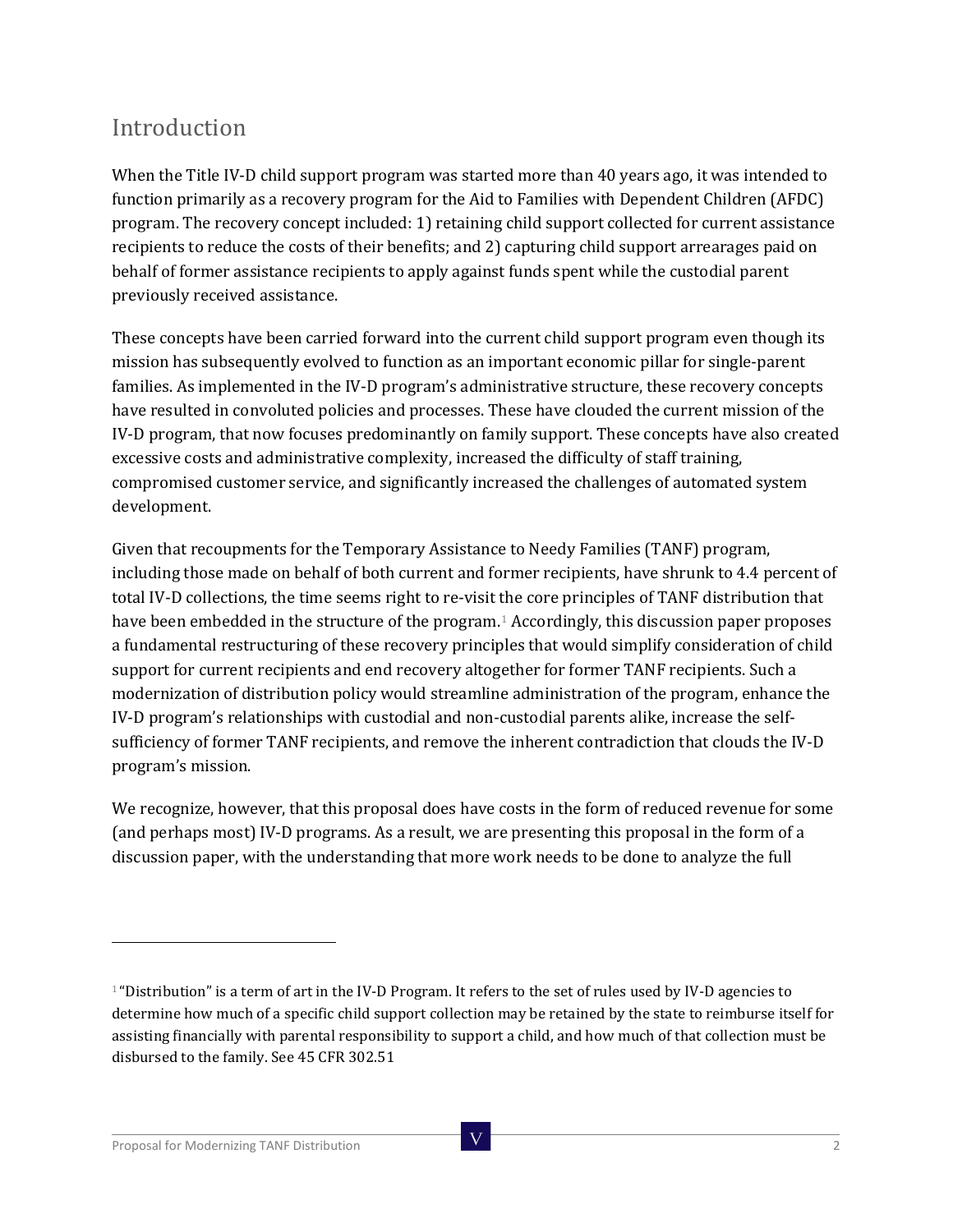impact of such a proposal on the fiscal strength of state and local child support programs, and that some form of fiscal consideration would need to be afforded in order to make such programs whole.

This paper is divided into the following sections:

- *Evolving mission of the IV-D program –* a summary of how the IV-D program's dominant mission has shifted over time from welfare recovery to family support
- *Distribution described*  a brief summary of distribution policies
- *Distribution impacts –* an analysis of the effects of distribution on IV-D administration
- *Proposal to modernize distribution for current and former TANF recipients a description of* our proposal as well as the changes in processes and automated systems that would result
- *System* effects the need for limited re-programming of legacy child support systems and reduced development costs for new systems
- *Fiscal effects*  the likely effects of modernizing distribution on administrative costs and program funding

In our conclusion, we summarize the rationale for our recommendation that the IV-D program modernize distribution by simplifying child support reimbursements for current TANF recipients and passing through all collections for former TANF recipients.

# Evolving Mission of the Child Support Program

As the child support program has evolved, its role has dramatically expanded to become an important resource for former Temporary Assistance for Needy Families (TANF) cases and for cases that have never received assistance. Two factors have contributed to this evolution:

- Legislative mandates in the *Child Support Enforcement Amendments of 1984* and subsequent legislation to provide services on behalf of non-assistance families, which responded to public pressure to address the impact on children of increasing divorce rates and the continuing increase of non-marital births
- Enactment of welfare reform legislation (Personal Responsibility and Work Opportunity Reconciliation Act – PRWORA) in 1996 which led to the dramatic decline in the numbers of families receiving assistance under TANF, relative to the predecessor program of AFDC

Because of these factors, the impact of the IV-D program has grown over time while the impact of the TANF program has shrunk, to the point that the IV-D program now significantly over-shadows the TANF program in terms of the economic support it provides to single-parent families. As shown in Exhibit 1, when PRWORA was enacted in 1996, the AFDC program provided more than \$20 billion in cash benefits, primarily to single-parent families, while the IV-D program disbursed \$12 billion in collections. In contrast, during federal fiscal year (FFY) 2015, the TANF program provided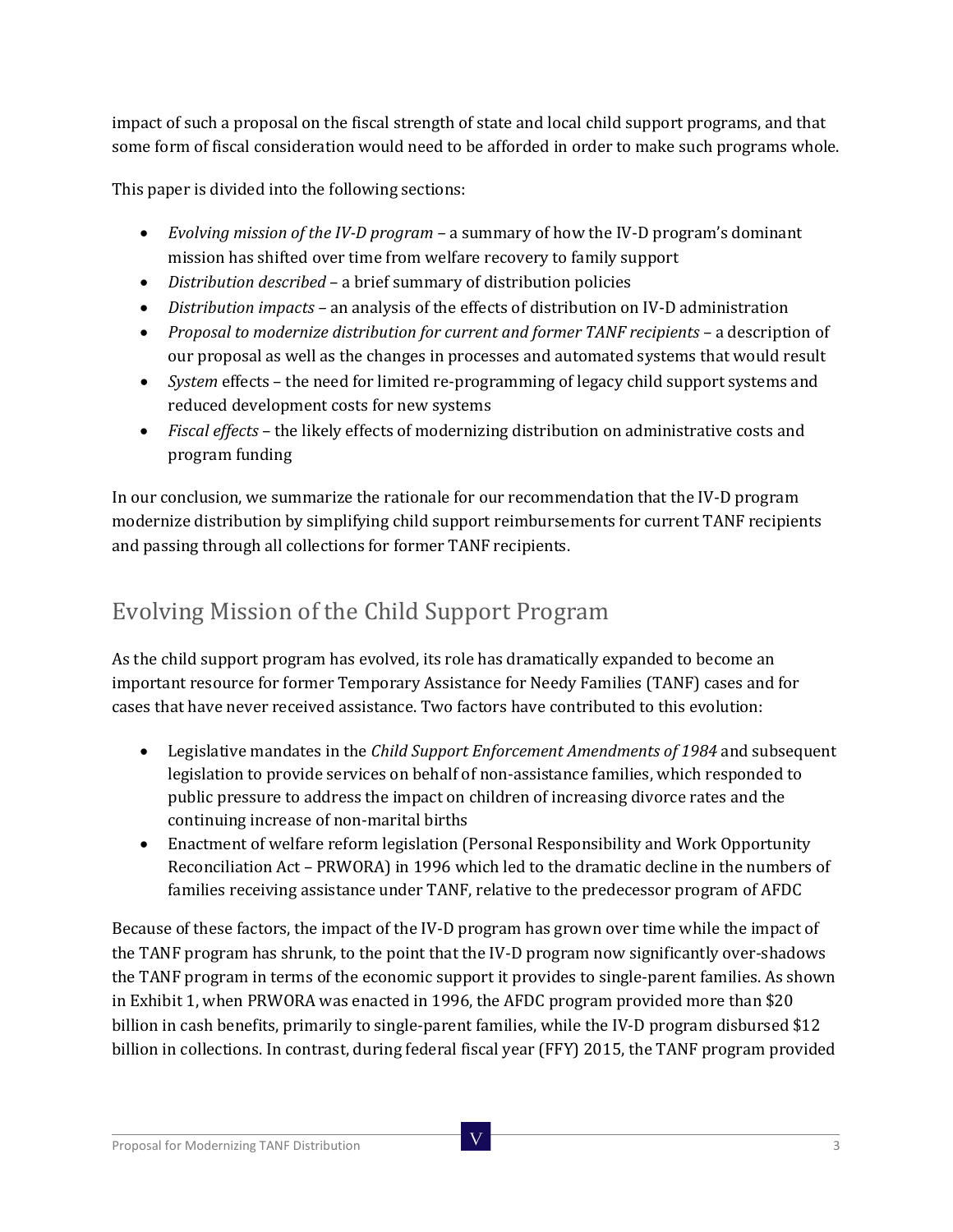only \$8 billion in cash benefits while the IV-D program disbursed over \$28 billion in child support collections.



#### **Exhibit 1 Child Support Has Eclipsed TANF as Largest Single-Headed Family Program**

With these countervailing trends, TANF recoupments have rapidly fallen as a proportion of total IV-D collections. As shown in Exhibit 2, when PRWORA was enacted in 1996 AFDC recoupments constituted almost 25 percent of total IV-D collections. However, by 2016, 20 years later, the proportion of collections constituting TANF recoupments had diminished to less than 5 percent of the IV-D total, while more than 95 percent of IV-D collections were paid directly to families.<sup>[2](#page-3-0)</sup> This underscores the reality that TANF reimbursement is still a consequential function of the program, but it pales in significance compared with the direct payments that are collected for former and never recipients of TANF.

<span id="page-3-0"></span><sup>2</sup> U.S. Office of Child Support Enforcement, *Preliminary Report FY 2016*, available at https://www.acf.hhs.gov/sites/default/files/programs/css/2016\_preliminary\_report.pdf, Table P-1.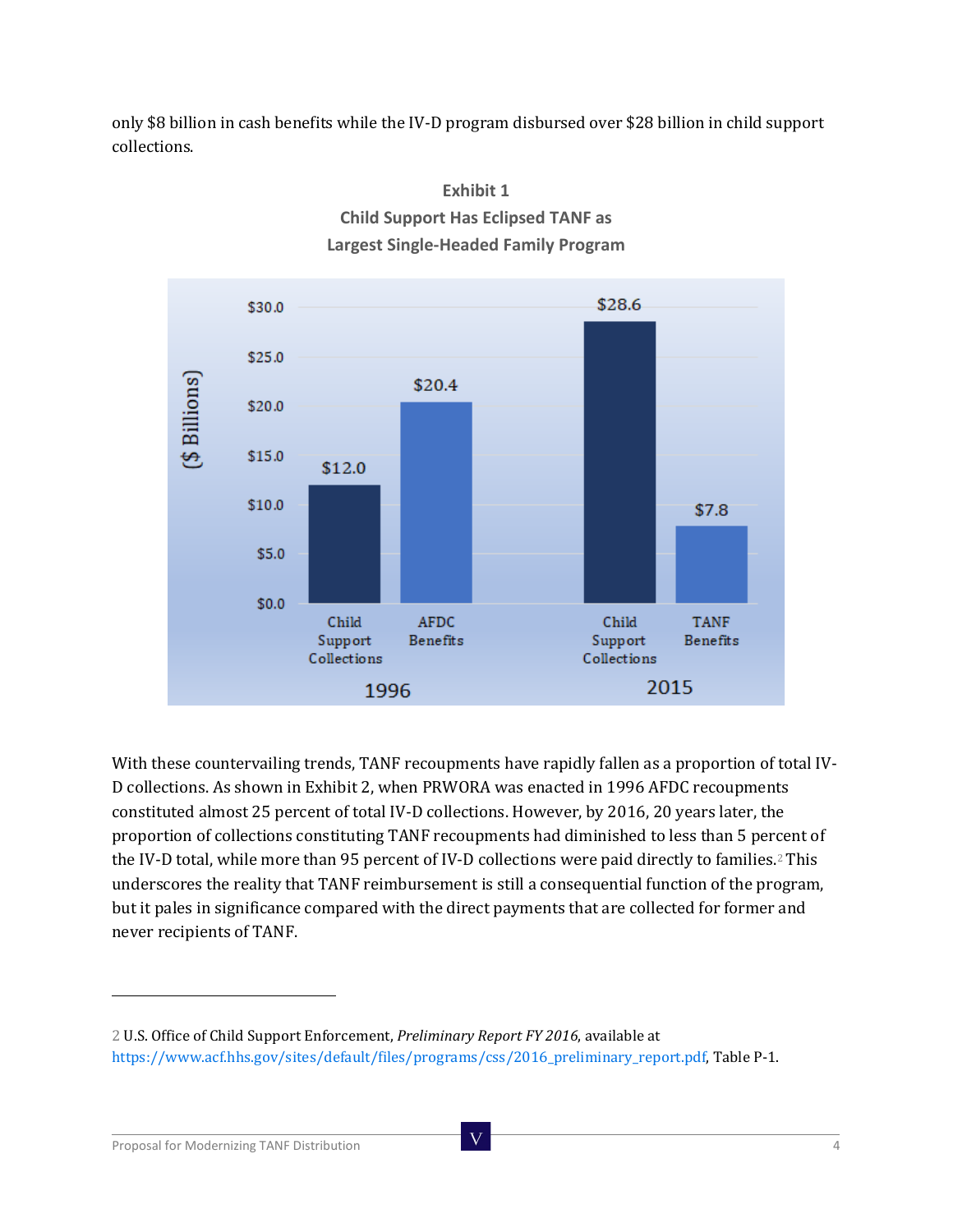**Welfare Recoupments 20 Years Ago and Now** 4.4% 23.75% 95.6% 76.25% 1996 2016 AFDC/TANF Recoupments Payments to Families

**Exhibit 2**

TANF recoupments nationally totaled \$1.255 billion in 2016, 4.4 percent of total IV-D collections. These were divided as follows:

- *Current TANF recipients*: retained collections were \$512 million, 1.8 percent of total IV-D collections
- *Former TANF recipients*: recoupments were \$743.8 million, 2.6 percent of total IV-D collections.

Moreover, proceeds from both categories of recoupments are steadily declining: recoupments for current TANF recipients dropped by 21 percent over the prior five years while recoupments for former TANF recipients dropped by 19 percent during the same period.

These numbers demonstrate clearly the primacy of family support as the core mission of the IV-D program, while recovery of TANF benefits now accounts for only a small fraction of its bottom line collections. Despite this diminution of its role, TANF recovery still retains its outsize impact on the IV-D program's structure and operations. The complexity of the recovery processes drives excessive administrative costs, as well as creating other dysfunctions, that can no longer be justified its diminished share of program results.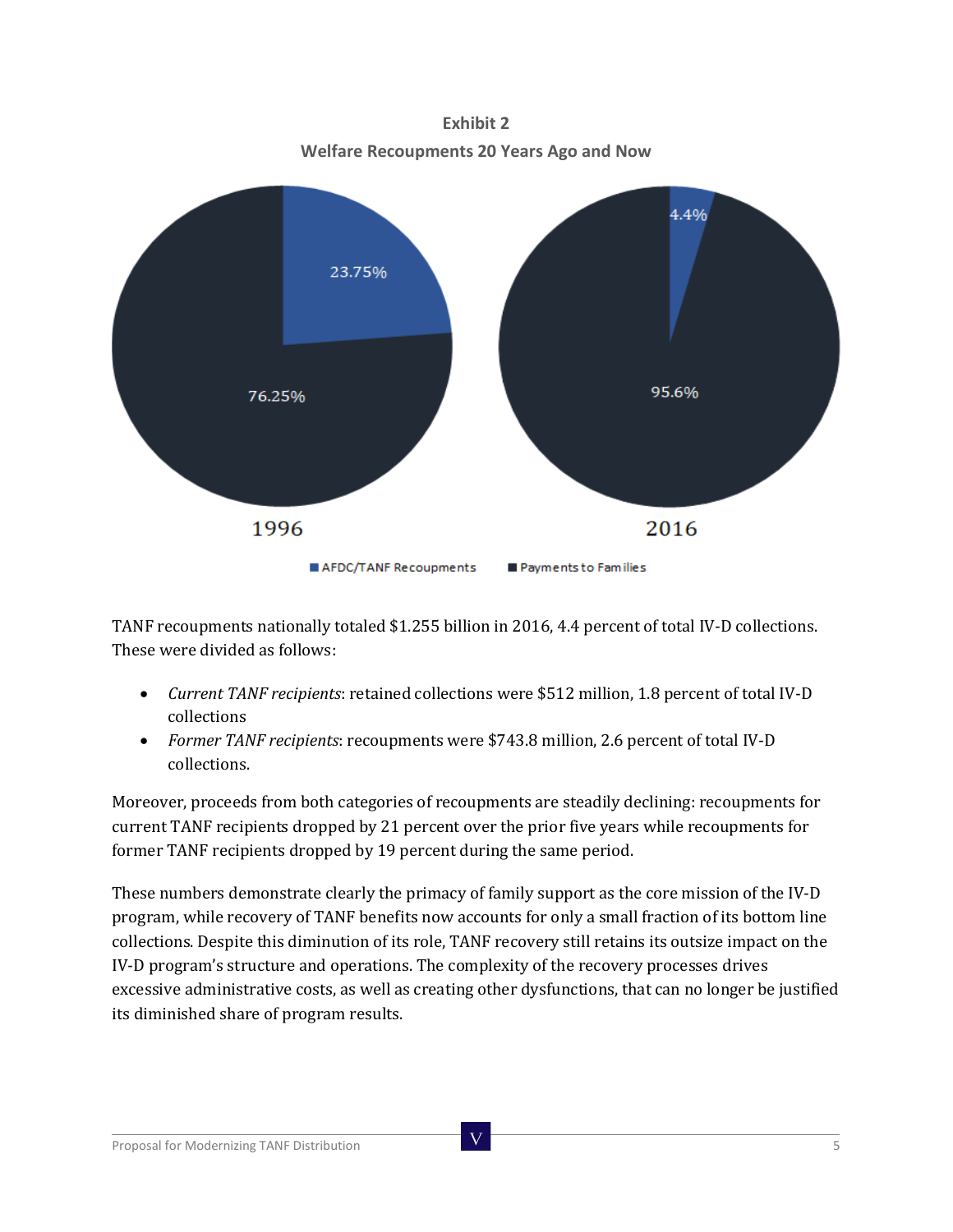# Distribution Described

When the IV-D program was created, the philosophy was that child support payments made on behalf of children receiving assistance should be withheld by the IV-D program and paid directly to the IV-A program as an offset to assistance benefits received. Further, arrearages that accrued before or during any period of assistance should be tapped to reimburse any assistance received. Consequently, AFDC recipients then, and TANF recipients now, were required to assign their rights to child support. The assignment gives legal authority for the state to retain child support payments made to current assistance recipients and to recoup certain child support arrearages collected on behalf of former recipients.

The rules governing assignment of child support rights have been complex, however, so that the distribution mechanisms built into the IV-D program have also been complex, with resulting high costs and inefficiency. Most obviously, the assignment enabled a state to retain child support collected while the recipient received AFDC/TANF. However, a recipient was also required to sign over subsequent rights to arrears accumulated during any spell of AFDC/TANF receipt. Prior to 2009 (as discussed further below), the recipient was also required to sign over rights to child support arrears accrued prior to receiving assistance.

Twenty years ago, the TANF distribution rules were re-codified by the Personal Responsibility and Work Opportunity Reconciliation Act (PRWORA – P.L. 104-93), the far-reaching welfare reform legislation, and applied to all assignments of rights beginning October 1, 1997. As we discuss below, the great majority of states still follow PRWORA distribution rules. Subsequently, the Deficit Reduction Act of 2005 (DRA - P.L. 109-171) required that all states eliminate assignment of preassistance arrears, i.e. those arrears accrued under a child support order prior to a recipient receiving assistance, for all new TANF cases effective no later than October 1, 2009. States could also forgive pre-assistance arrears accrued under prior assignments. In addition, the DRA gave states new options for distribution, both in terms of simplifying distribution provisions and in terms of increasing the amount of TANF collections that could be passed through directly to families.[3](#page-5-0)

Broadly speaking (and for purposes of readability we cannot avoid over-simplifying here), the DRA eliminated assignment of pre-assistance arrearages for new TANF cases starting no later than October 1, 2009. From that point on, any pre-assistance arrears are owed to the family, not to the state.

<span id="page-5-0"></span><sup>3</sup> See *Action Transmittal AT 07-05*, U.S. Office of Child Support Enforcement. Available on website: [http://www.acf.hhs.gov/programs/css/policy.](http://www.acf.hhs.gov/programs/css/policy)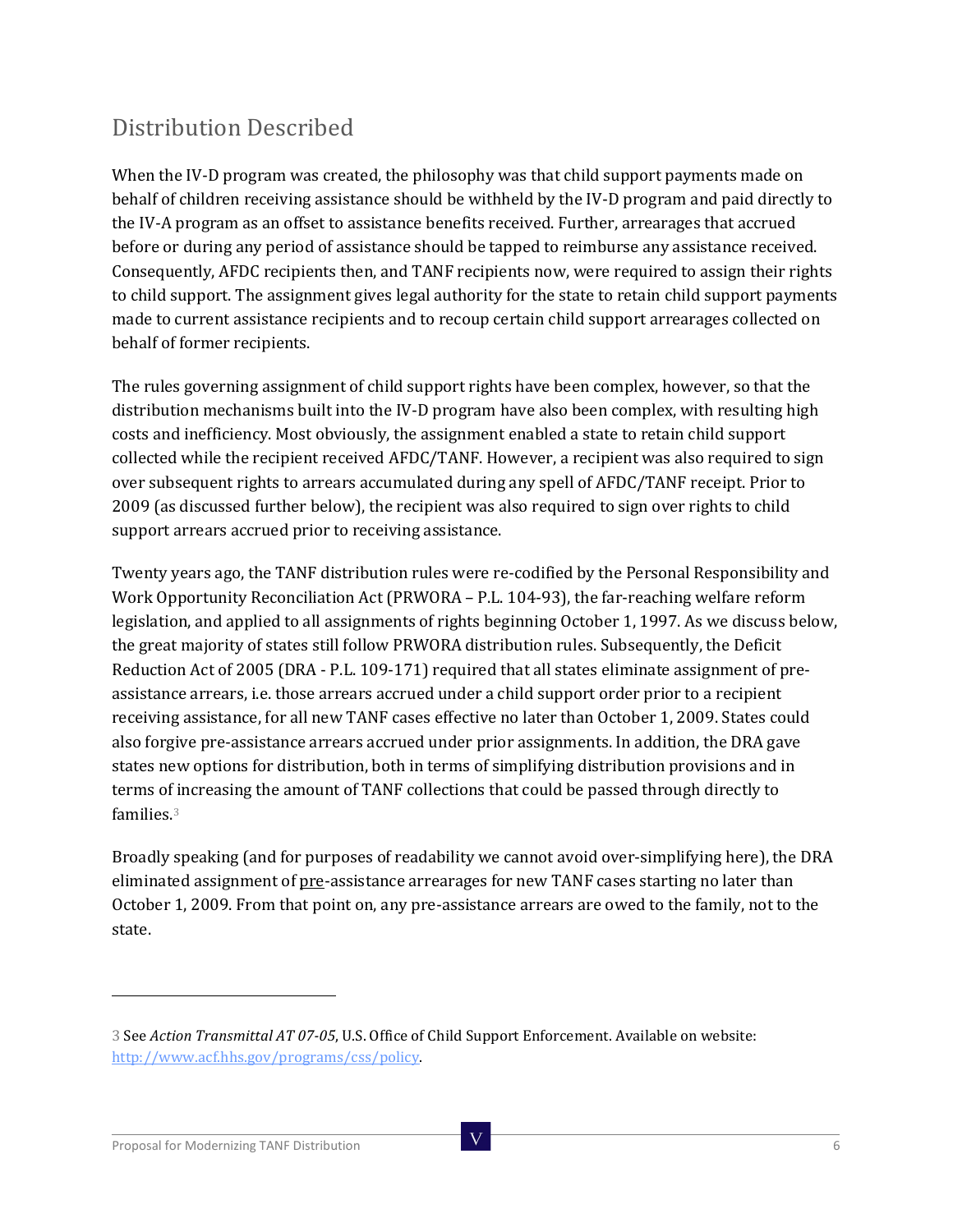The DRA also provided a somewhat simplified distribution scheme for former assistance cases. Under this scheme, collections on arrearages are applied to family arrearages (those not assigned to the agency) and only after all family arrearages have been paid are the child support collections applied to arrearages assigned to the state.

This is not dramatically different than the PRWORA distribution scheme under which the following categories of arrearages are paid to the family first: 1) never assigned, 2) unassigned preassistance, and 3) conditionally assigned arrearages. These categories under PRWORA distribution are all rolled up into family arrearages under DRA. However, another category of PRWORA arrearages, unassigned during-assistance arrearages, are paid to the family only after all permanently assigned arrearages are satisfied. Under DRA, unassigned during-assistance arrearages are included in family arrearages and paid to the family before funds are distributed to state-assigned arrearages.

The other most important distinction between DRA and PRWORA distribution is that former assistance payments received from IRS tax refund offsets under DRA rules are treated like any other child support collection. Thus, they are applied to current support first, family arrearages next, and then to state arrears only after family arrearages have been completely paid down. In contrast, under PWRORA, IRS collections are paid to state-owed arrearages first.

The DRA also created two options for states that are particularly relevant to this paper. First, for former TANF recipients, it allows states to pass through to the family all arrearage collections. The specific language follows:

"(7) State option to pass through additional support with federal financial participation. (A) Families that formerly received assistance. Notwithstanding paragraph (2), a State shall not be required to pay to the Federal Government the Federal share of an amount collected on behalf of a family that formerly received assistance from the State to the extent that the State pays the amount to the family. [Social Security Act Sec. 457(a)(7)(A)]

Second, for current TANF recipients, it allows states to pass through up to \$100 per month per family, or \$200 per month per family if there are two or more children.

While the changes that the DRA made to distribution are significant, only the ban on assignments for pre-assistance arrears is mandatory. Under the DRA, states may follow either the newer DRA distribution scheme or they can follow the older PRWORA distribution scheme. Under the DRA, states were also given options to cancel certain categories of assignments, primarily prior assignments for pre-assistance arrears. They were also given options to pass through more child support directly to the family.

Given that DRA distribution is somewhat simpler and also pays more to the family, it is surprising that only six states have adopted the DRA distribution provisions: Alaska, Hawaii, Pennsylvania,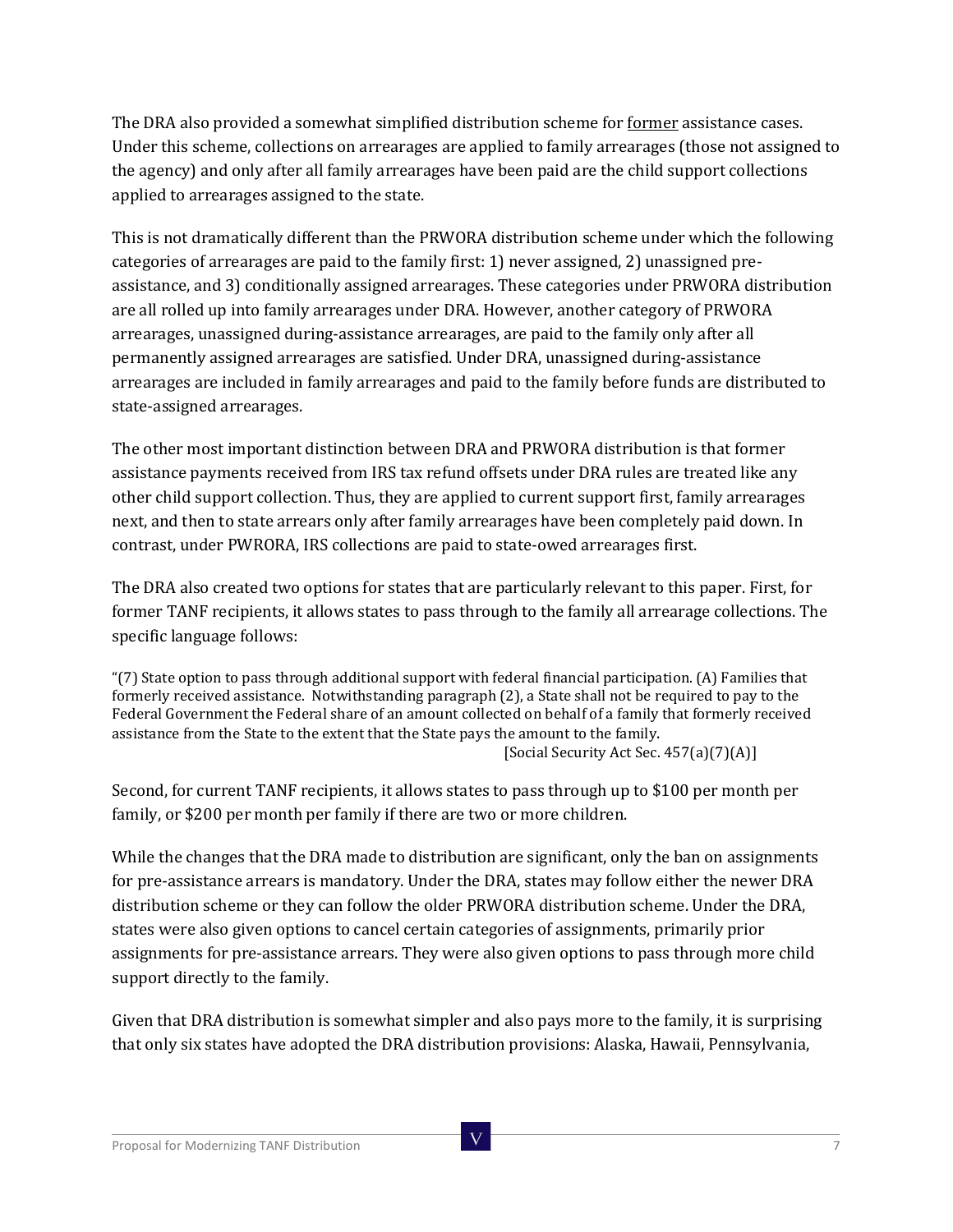Vermont, Washington, and West Virginia.<sup>[4](#page-7-0)</sup> In part, this may be testament to the inertia of existing policies and the relatively modest changes that the DRA makes. It may also represent the costs of time and resources required to make changes to state laws, automated systems, and procedures. For some states, it also reflects resistance to the small reduction in TANF recoveries that would result from adopting the DRA provisions.

The different types of arrearages that affect TANF distribution under PRWORA and DRA are shown in Exhibit 3. It is obvious from this Exhibit (again somewhat simplified) that the DRA distribution scheme is simpler. For a more detailed definition of arrearage types and distribution provisions, see Office of Child Support Enforcement Action Transmittal *AT 07-05*.

| <b>PRWORA</b>                           | <b>DRA</b>                      |
|-----------------------------------------|---------------------------------|
| Never assigned arrearages               | <b>Family Arrearages</b>        |
| Unassigned pre-assistance arrearages    |                                 |
| Conditionally assigned arrearages       |                                 |
| Unassigned during assistance arrearages |                                 |
| Permanently assigned arrearages         | Permanently assigned arrearages |

#### **Exhibit 3 Types of Arrearages Considered in Distribution**

Here is a brief description of these various categories:

• *Never assigned arrearages*. These include all arrearages for cases that have never received TANF or AFDC, most arrearages accrued before a family received assistance<sup>[5](#page-7-1)</sup>, and all arrearages accrued after a family leaves assistance. Under DRA, this category is included in *Family Arrearages*.

<span id="page-7-0"></span><sup>4</sup> *Interstate Reference Guide*, U.S. Office of Child Support Enforcement. Available on website: [http://www.acf.hhs.gov/programs/css/irg-state-map.](http://www.acf.hhs.gov/programs/css/irg-state-map) 

<span id="page-7-1"></span><sup>5</sup> Provided that these accrued for assignments executed on or after October 1, 2009.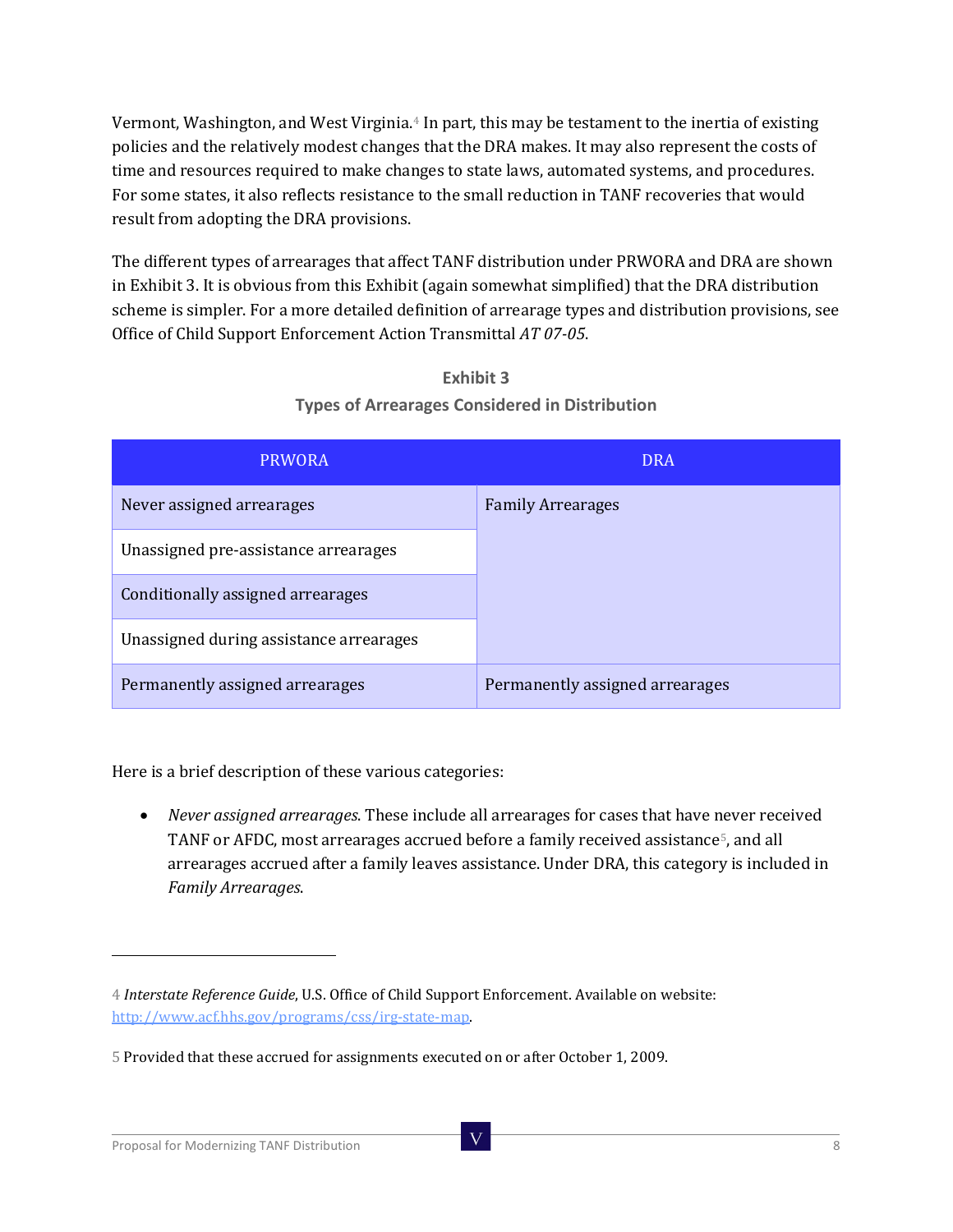- *Unassigned pre-assistance arrearages.* For cases that did have an assignment in effect prior to October 1, 2009 for pre-assistance arrearages, this category includes the amount of child support arrearages accrued prior to receiving assistance. Under the DRA, this category is included as family arrearages.
- *Conditionally assigned arrearages*. These are pre-assistance arrearages that were assigned prior to October 1, 2009 and which are owed to the family *unless* they are collected through a federal tax refund offset, in which case they are paid to the state. These can exist under PRWORA, although they are dwindling as fewer families have assignments predating October 1, 2009. $6$  There are no conditionally-assigned arrearages under the DRA because collections through the federal tax offset program are treated like any other collection. They are distributed to the family first to any satisfy current support or family arrearage obligation.
- *Unassigned during-assistance arrearages*. These are arrearages that accrue while a family is receiving assistance that exceed the cumulative amount of unreimbursed assistance. For example, if the TANF grant were \$200 per month and the unpaid child support obligation was \$300 per month, \$100 per month would be unassigned current-assistance arrears.
- *Family arrearages*. This is a DRA term that means arrearages owed to the family. It is essentially a roll-up of the following PRWORA categories: *never-assigned arrearages, unassigned pre-assistance arrearages,* and *unassigned during assistance arrearages.*
- *Permanently assigned arrearages*. These are arrearages that accrue while a family is receiving assistance, but only up to the amount of assistance that is received.

The most significant impact of these categories comes from the sequence in which child support is distributed for former-assistance cases. Following is the distribution sequence for the PRWORA and DRA options.

<span id="page-8-0"></span><sup>6</sup> *Temporarily assigned arrearages* are another category but these convert to *conditionally assigned arrearages* when families leave the TANF program. We assume that no temporarily assigned arrearages still exist since all families with temporary assignments prior to October 1, 2009 would have left the rolls by now given the federal five-year lifetime limit on TANF benefits.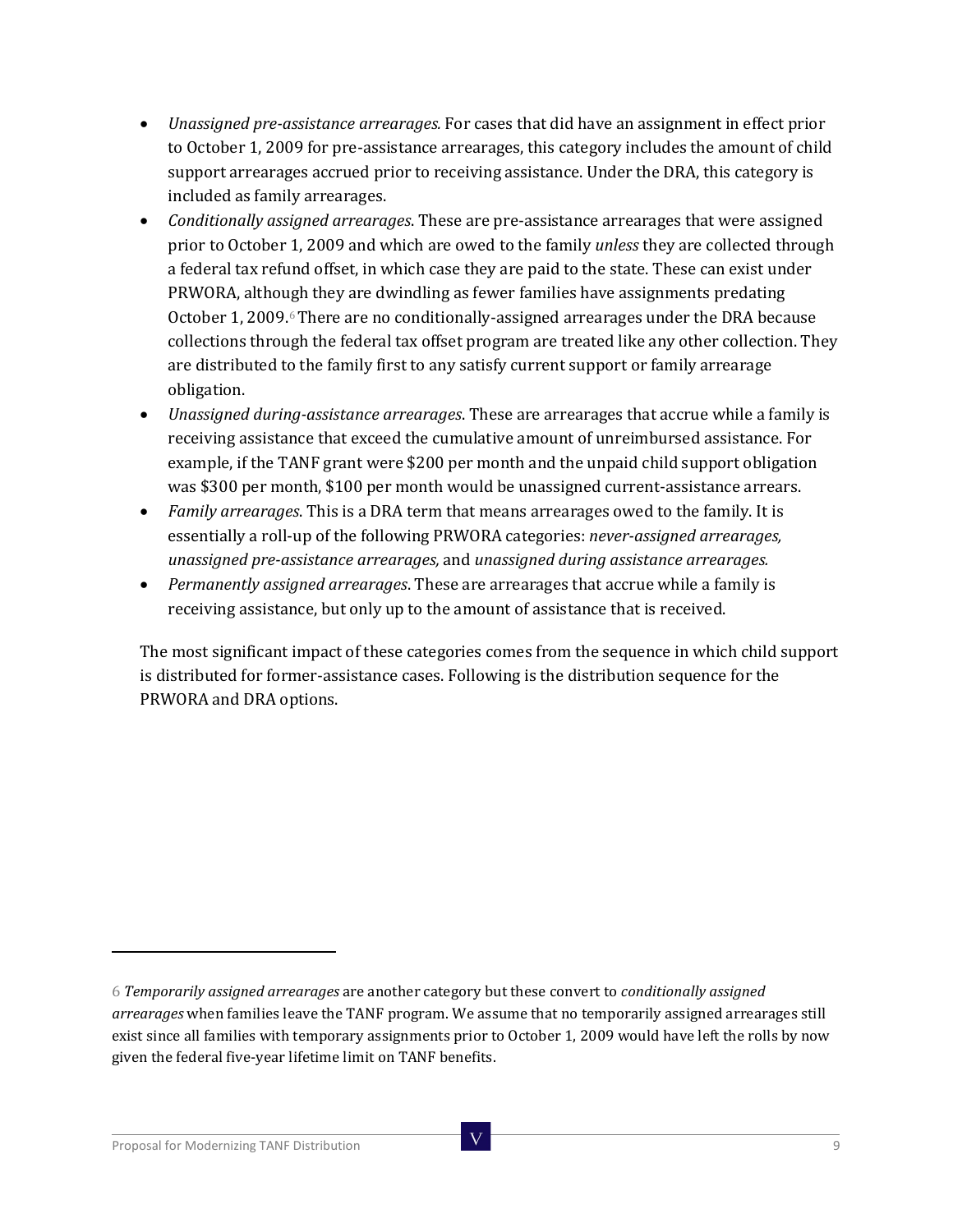#### **Exhibit 4**

#### **Distribution Sequences for Former Assistance Cases PRWORA and DRA Rules**

| Collection<br><b>Type</b>                    | <b>PRWORA</b>                                     | <b>DRA</b>                             |
|----------------------------------------------|---------------------------------------------------|----------------------------------------|
| All collections except federal tax<br>offset | <b>Current support</b>                            | <b>Current support</b>                 |
|                                              | <b>Never-assigned arrearages</b>                  | <b>Family arrearages</b>               |
|                                              | <b>Unassigned pre-assistance arrearages</b>       |                                        |
|                                              | <b>Conditionally assigned arrearages</b>          |                                        |
|                                              | <b>Permanently assigned arrearages</b>            | <b>Permanently assigned arrearages</b> |
|                                              | <b>Unassigned during assistance</b><br>arrearages |                                        |
|                                              |                                                   |                                        |
| Federal tax<br>collections<br>offset         | <b>Conditionally assigned arrearages</b>          | <b>Current support</b>                 |
|                                              | <b>Permanently assigned arrearages</b>            | <b>Family arrearages</b>               |
|                                              | <b>Never or unassigned arrearages</b>             | <b>Permanently assigned arrearages</b> |

As noted above, this is a simplified description of child support distribution. Typically, there are other "buckets" for foster care and medical support recoveries, as well as for interest and various fees. Multiple periods of assistance can significantly complicate distribution. In such cases, preassistance, during-assistance, and post-assistance arrears must be tracked for each period.

### Distribution Impacts

TANF distribution is an historical anachronism that places a tremendous drag on the modern child support program. The primary mission of the original child support program was welfare (AFDC) recovery, and in that context, the distribution scheme made some sense. Welfare stays were much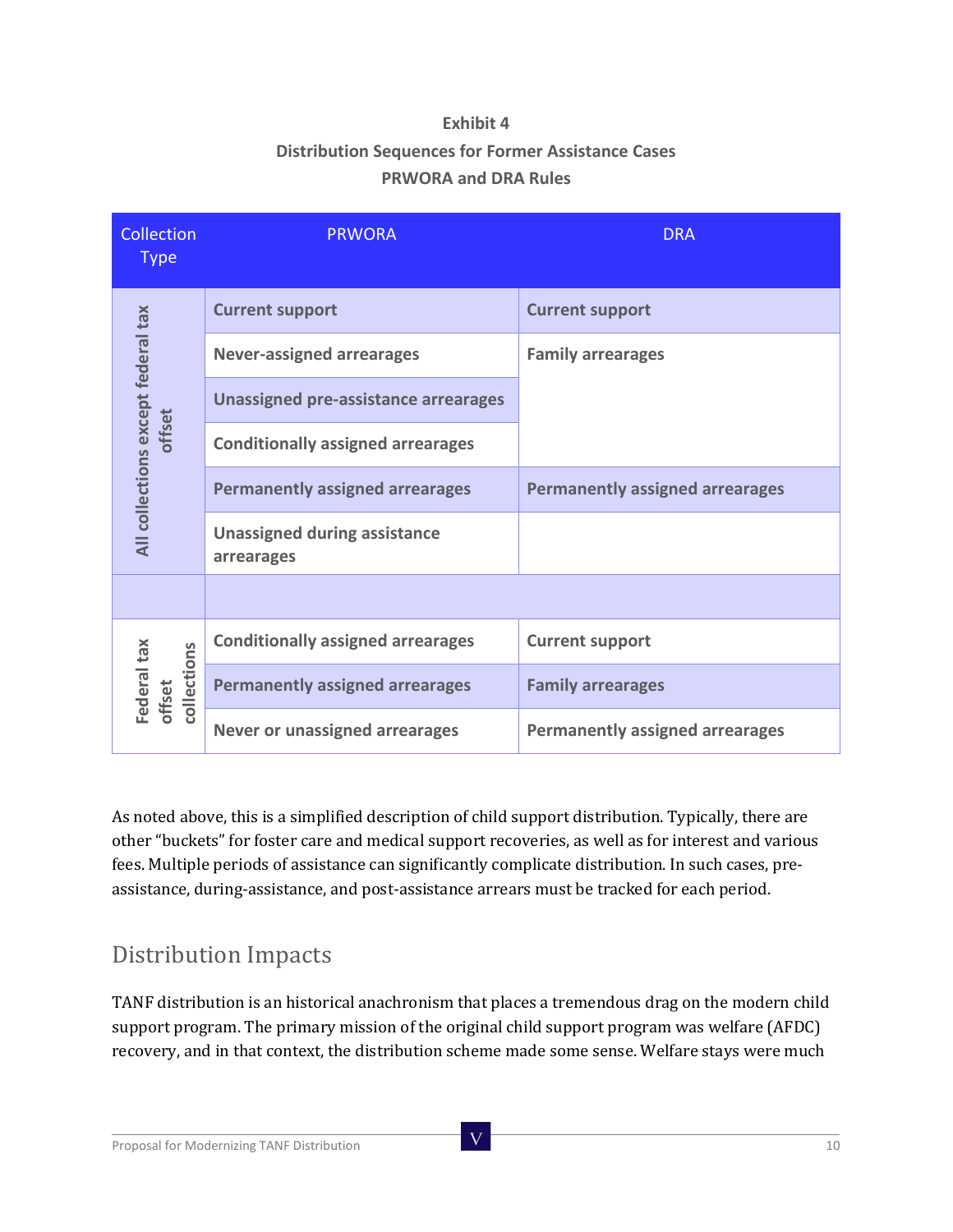longer, and retaining child support payments had the advantage of stabilizing custodial parent income while ensuring that as much money as possible was recovered to repay AFDC benefits.

However, the mission of the modern child support program has dramatically shifted toward direct family support while TANF has shifted toward shorter stays with lifetime limits on the duration of benefits.

While the proportion of retained TANF collections has dramatically shrunk, the IV-D program has nevertheless continued to maintain the same complex structure for TANF distribution as it did earlier in the program. The systems requirements, administrative procedures, and financial accounting continue to be just as forbidding as before. However, because TANF distribution has been embedded as an integral component of the child support program for so long, it has become part of the woodwork in the program, taken for granted, and not something to be questioned.

To administer TANF distribution, IV-D agencies must develop and administer complex tracking capabilities. For current TANF cases, states must build an initial history of collection if there were prior episodes of TANF receipt and an existing child support order. For such cases, this can be a time-consuming process. A retroactive order for support established after the custodial parent leaves TANF usually results in the accrual of assigned arrears even if the custodial parent has already left assistance. Calculating distribution for current TANF cases is further complicated if the non-custodial parent has multiple cases or if the custodial parent has multiple periods of TANF receipt.

Administering TANF distribution for former assistance cases is even more complex. Arrearages must be classified into the proper category or "bucket" (e.g. permanently-assigned arrearages versus never-assigned arrearages) then paid to the state or the former recipient in accordance with the priorities established by federal and state policies. As noted above, these distribution priorities vary depending on the federal typology selected (PRWORA vs. DRA) as well as other specific policy choices made by the states.

The complexity of distribution has major impacts on administration of the child support program. The most important effects are discussed below.

#### **Higher Administrative Costs**

This process of identifying and correctly allocating amounts of assigned arrearages is complex and costly. It increases required skill levels and training costs for staff, not just financial specialists who must account for distribution of collections, but also customer-facing staff who must understand and explain payments distribution to IV-D program participants.

Earlier through Policy Studies Inc., a group of former IV-D Directors informally estimated that the ongoing administrative costs for TANF distribution amounted to  $6 - 8$  percent of the total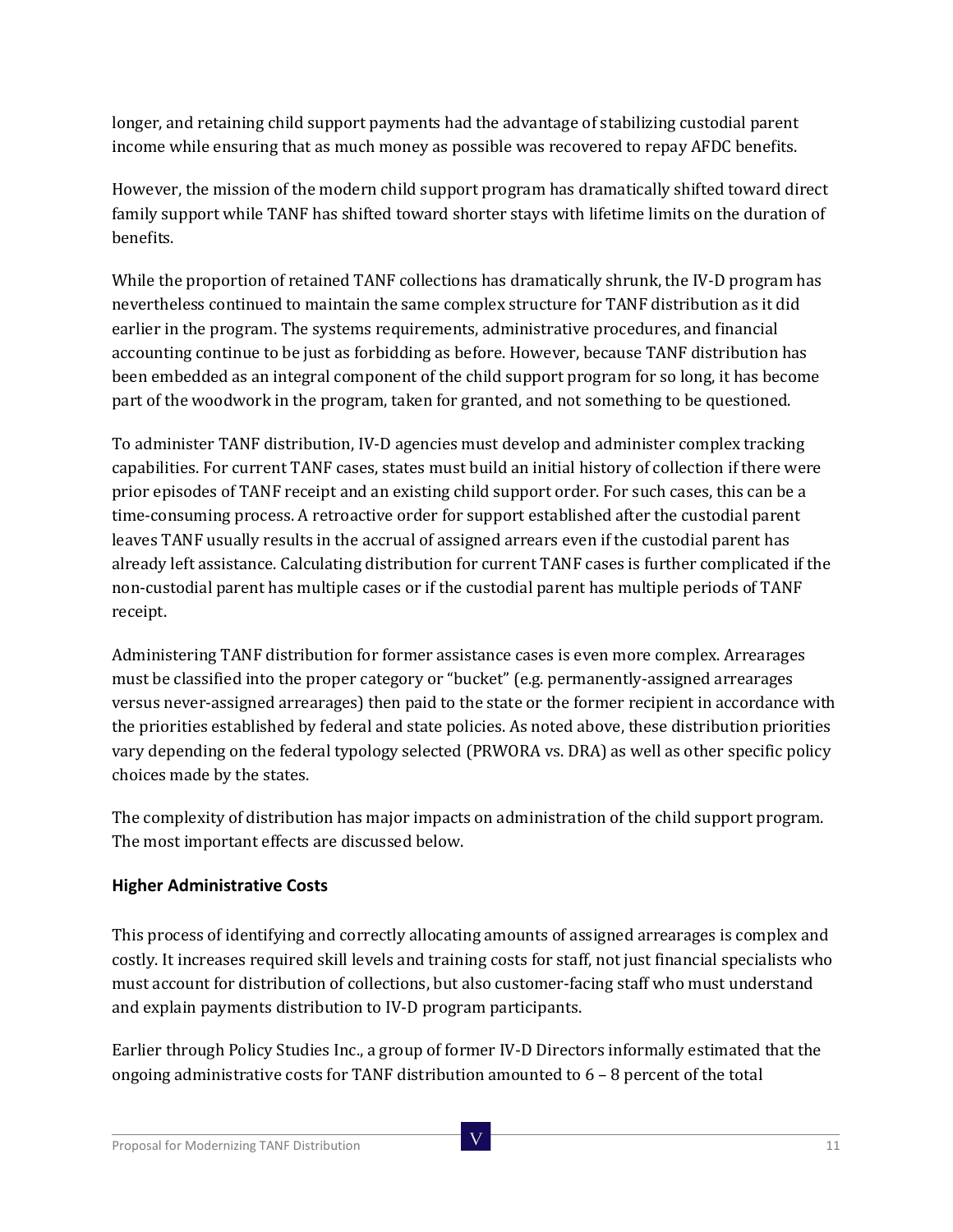administrative costs of the program.[7](#page-11-0) This is not an authoritative number, but it does provide an indication of the impact of TANF distribution on program efficiency and cost-effectiveness.

In addition, the requirements for TANF distribution significantly inflate the costs of developing and maintaining child support automated systems. Because these systems have to maintain a multitude of buckets to store various categories of arrears, and because the logic required to support proper distribution of payments for current and former TANF recipients is complex, TANF distribution is a significant contributor to the high cost of new and transferred IV-D systems.

Recently Veritas HHS reviewed feasibility studies performed for the Delaware and Oregon system transfers. In the feasibility studies, the costs of the recommended transfers were estimated using a function-point methodology for each major component of the potential systems. A review of these cost analyses enabled us to develop estimates of the proportion of development costs for these two child support systems that could be attributed to TANF distribution functionality.

Based on this review, we estimate that elimination of TANF distribution would have saved five percent of the cost of developing the Oregon system and seven percent of the cost of developing the Delaware system. Given that the costs of new automated child support enforcement systems typically range from \$75 million for a small state, to \$100 million or higher for a mid-size or larger one, eliminating TANF distribution functionality would result in significant savings to this cost category.

Most of the complexity stems from the need to categorize arrearage collections and distribute them according to a state's priorities. Although TANF reimbursements are less than five percent of collections, the administrative structure for TANF distribution remains embedded in the infrastructure of the program and creates significant unnecessary costs and inefficiency.

It is important to point out that these higher administrative costs do not increase collections. Instead they are incurred just for the purposes of properly placing child support payments into the right bucket, and diverting specified payments to the government.

#### **Customer Service**

j

TANF distribution can also create major customer service problems. When collections are made on child support arrears on behalf of a former TANF recipient, diverting some or all of those payments to reimburse past assistance can create emotional distress for both parents. The parent to whom the support is owed, who is likely to be hard-pressed financially, may be overjoyed at hearing of a

<span id="page-11-0"></span><sup>7</sup> Letter from Robert G. Williams to the Subcommittee on Human Resources, House Ways and Means Committee. Estimate based on informal survey of selected IV-D Directors.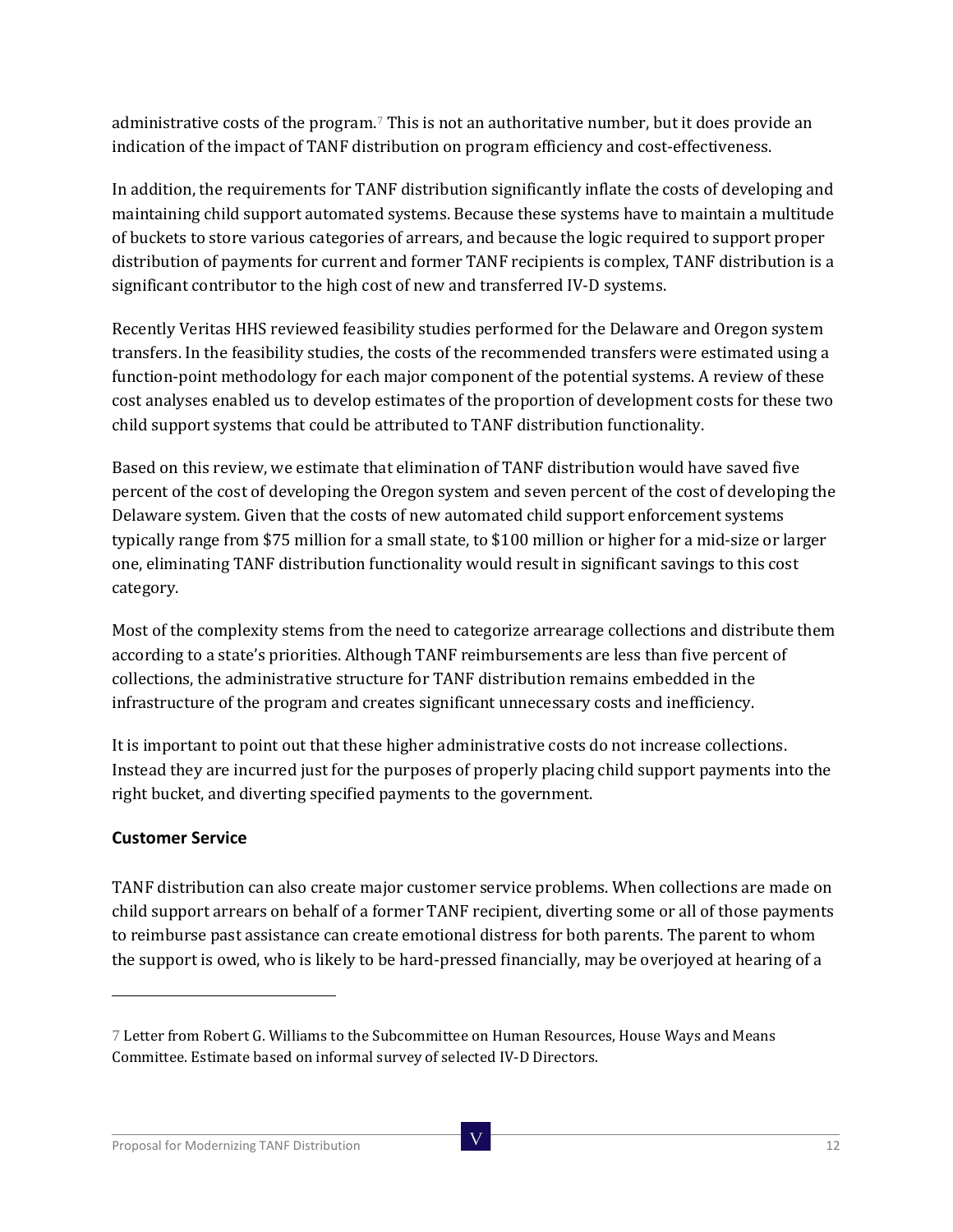sizable arrears collection, but then be let down hard upon learning that much of the payment will be retained by the government. The parent who owes the support may be disappointed to learn that his child(ren) will not benefit from his payment. Responding to distribution-related customer complaints and confusion requires extra training and places additional stress on staff – above and beyond the normal stress of handling the emotionally charged topic of child support in general.

#### **Compromised Mission**

Recouping arrears from former TANF recipients to repay the cost of TANF benefits received in the past compromises the mission of the IV-D program. As the program has evolved, its essential mission is to collect support from non-custodial parents to improve the well-being of children in custodial parent (or shared parenting) households. The distribution function for former TANF recipients has the opposite purpose: to divert arrearage collections from children and their custodial parents to the government. This creates internal contradictions in program administration that cloud the program mission for staff and program participants alike.

Based on results from the Wisconsin full pass-through project, it is likely that TANF recoupments and direct payment to the assistance agency have an adverse impact on compliance. [8](#page-12-0) Because the custodial parent never sees these payments, the non-custodial parent perceives the child support payments as being paid to the government, rather than benefiting the family, thus reducing their motivation to pay.

#### **Reduced Self-Sufficiency**

j

From the perspective of the former TANF custodial parent, intercepting child support arrearage payments through the TANF distribution process is a deterrent to self-sufficiency. It reduces the capacity of former recipients to remain self-sufficient when they are most vulnerable, just as they are attempting to adjust to life without benefits. It is likely that recoupment of child support from former TANF recipients increases TANF costs as some families return to the TANF rolls because the diversion of child support payments reduces their capacity to remain independent.

<span id="page-12-0"></span><sup>8</sup> A Wisconsin study on the full pass-through of child support found statistically significant increases in paternity establishment and child support payment rates when all child support collected on behalf of current TANF recipients was paid directly to those recipients. The effects were particularly pronounced for mothers who had not received AFDC/TANF in the prior two years. See Maria Cancian and Daniel R. Meyer, *The Child Support Demonstration Evaluation: Research Summary*, Institute for Research on Poverty, University of Wisconsin-Madison, May 2007. Available at:

http://www.irp.wisc.edu/research/childsup/csde/csdesummary.html.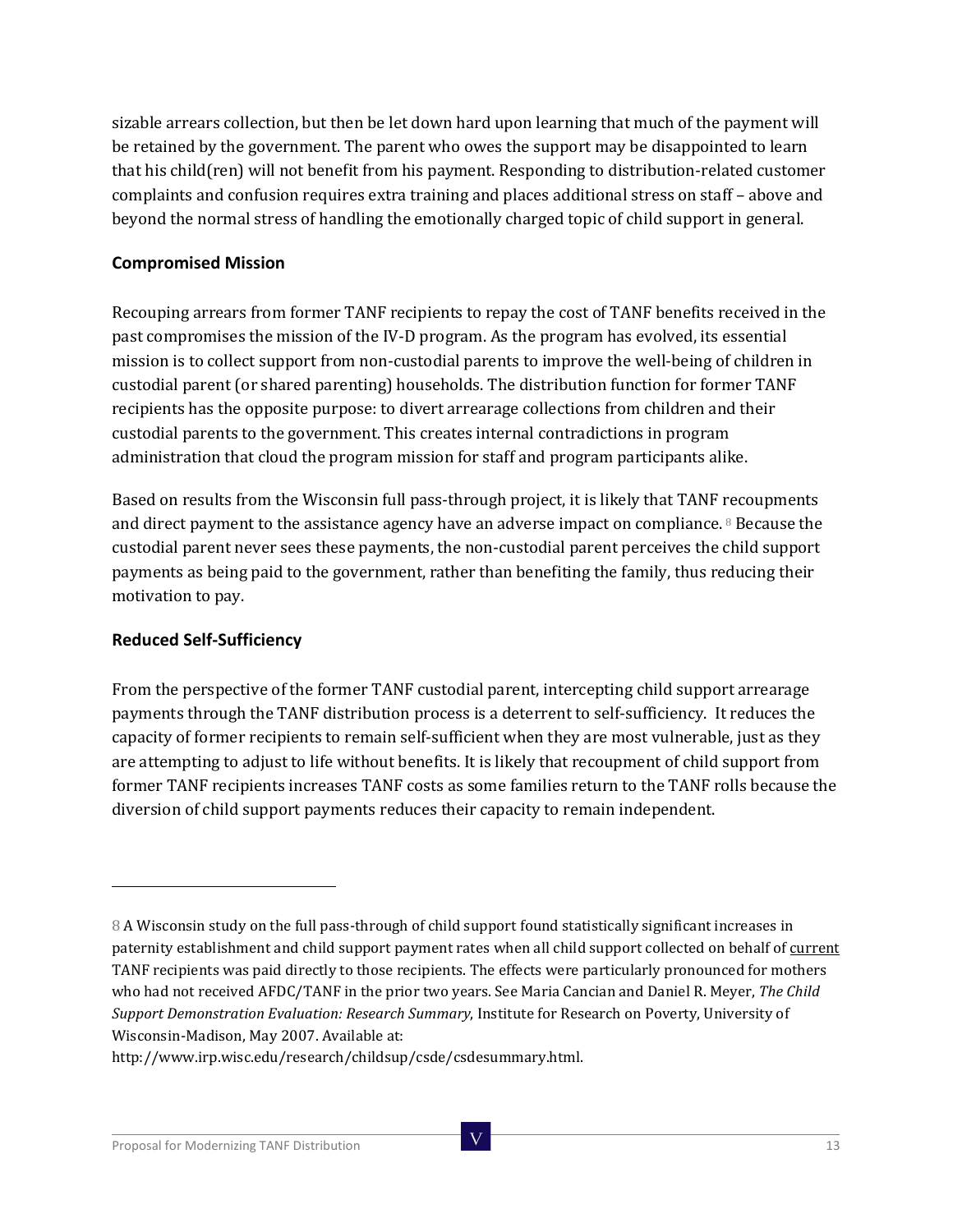# Proposal for Modernizing TANF Distribution

TANF recoupments have sunk below five percent of total child support collections and are continuing to decline, yet there is no evidence that the administrative structure is any less costly to maintain. As a result, we believe it is time to consider modernizing distribution for TANF recipients. Our proposal has two components:

- 1. Distribution for current TANF recipients would be simplified
- 2. Distribution for former TANF recipients would be ended

#### **Distribution for current TANF recipients would be simplified**

States would have the option to pass through and disregard any amount of child support without being required to reimburse the federal government for its share. If a state has a pass-through or wishes to implement one, as provided under the DRA, that amount would not be retained and would be passed through to the family. The remainder of the collection (if any) would be retained, up to the grant amount.

To the extent the state elected not to disregard child support against current TANF benefits, any child support collected would be counted and retained by the child support agency, up to the amount of that month's TANF grant. Any amount in excess of the TANF grant would be paid directly to the family.

If the child support collection included payment of arrearages, all arrearages would be retained by the State (up to the point where the state has been fully reimbursed), without regard to when they were accrued. Collections retained while receiving TANF would include current support, arrearages accrued prior to receiving assistance, and arrearages accrued while receiving assistance.<sup>[9](#page-13-0)</sup> This simplification would eliminate the need to classify arrearages as assigned or unassigned.

TANF recipients would continue to execute assignments of rights to child support, but only for the amount of child support due and collected while they receive TANF benefits. TANF recipients would still be required to cooperate with the child support program as a condition of receiving TANF benefits, and would continue to be sanctioned for non-cooperation.

<span id="page-13-0"></span><sup>9</sup> For eligibility purposes, a state's TANF program might choose to spread accounting for arrearage collections across several months, rather than counting it all in one month, just as it does for other lump-sum income.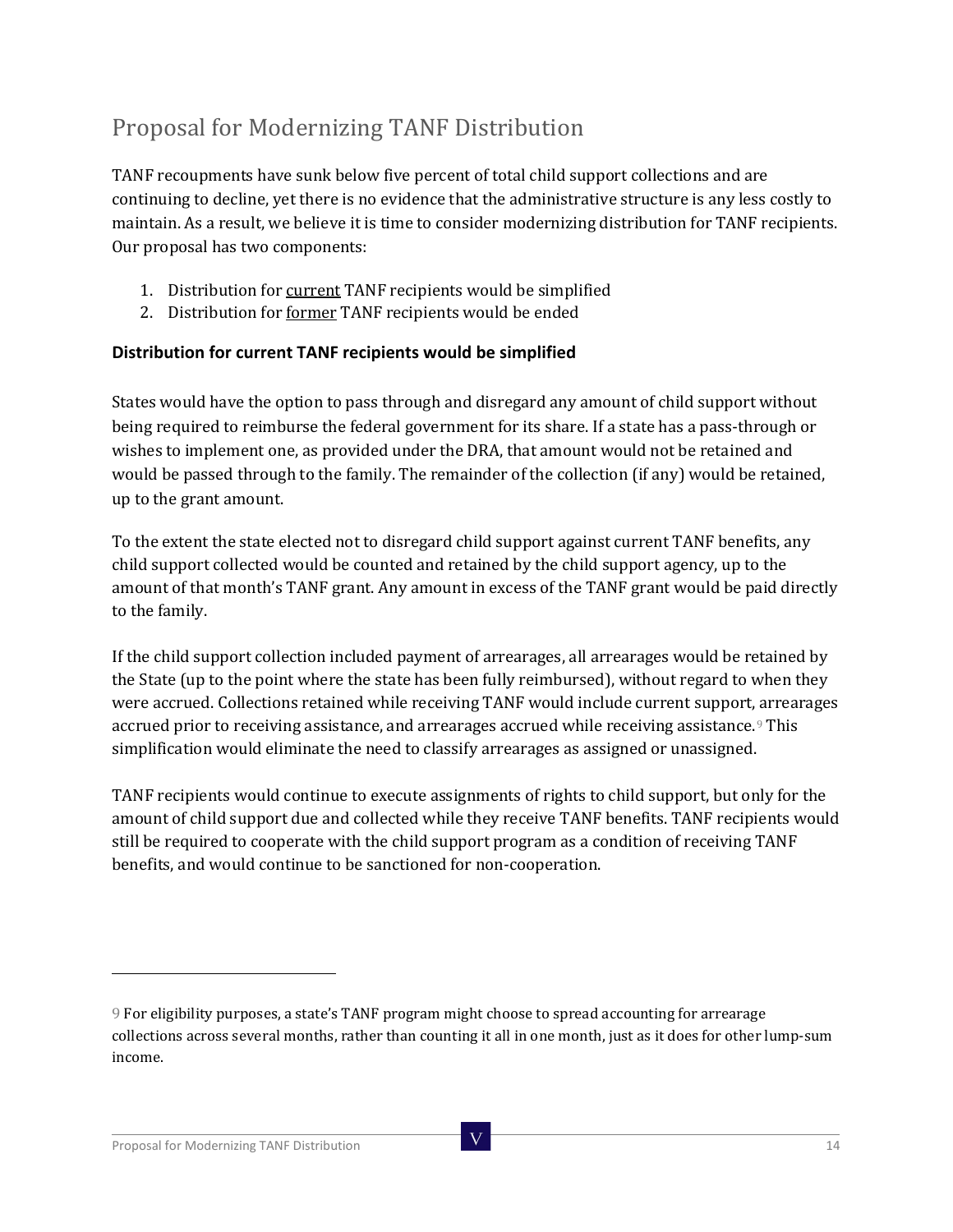#### **Recoupment for former TANF recipients would be ended and all arrears collected would be passed through to the family**

Any child support collected after a family left TANF would be paid to the family, including retroactive support. This includes IRS collections. Implementation of this proposal would eliminate the concept of state-owed arrears.

#### **Other Considerations**

Our proposal addresses the most significant adverse effects of distribution policy as it currently stands: 1) classifying and administering various arrearage categories for current TANF recipients, especially those with prior episodes of assistance, and 2) retaining arrearages collected on behalf of former TANF recipients: monitoring, tracking, and classifying the collections in a myriad of categories, then transferring some of the funds back to the state rather than passing them through to the custodial parents and their children. It would greatly simplify the child support program and clarify its mission.

Note that we are not proposing any change to child support collections for foster care cases. Unlike child support collections for TANF cases, child support collections for foster care do not reimburse the program for benefits provided to the family. Rather they reimburse the state for costs incurred in caring for the child in its role as surrogate parent.

Our proposal emphasizes simplicity for applying a current TANF recipient's child support collections to TANF reimbursement. Only child support collected while a family is on the TANF rolls would be retained, without regard to the collections status as current support, retroactive support, or arrearage type. This would minimize administrative and system costs, and make it easier to explain results of the process to IV-D custodial and non-custodial parents.

Our proposal does not take a position on whether all child support for current TANF recipients should be passed through. This is a separate issue. The Wisconsin study (referenced above) tested the impact of passing through all child support to current TANF recipients, but did not test changes to distribution for former TANF recipients. <sup>[10](#page-14-0)</sup> It showed positive effects and no significant additional costs for such a pass-through. However, the positive effects were small and mostly limited to paternity establishment. That is, there were no statistically significant differences in the rate of new orders established, nor were there statistically significant differences in the rate of payment. The pass-through was estimated to be cost-neutral in the experimental implementation, but this

<span id="page-14-0"></span><sup>10</sup> Maria Cancian and Daniel R. Meyer, *The Child Support Demonstration Evaluation: Research Summary*, previously cited.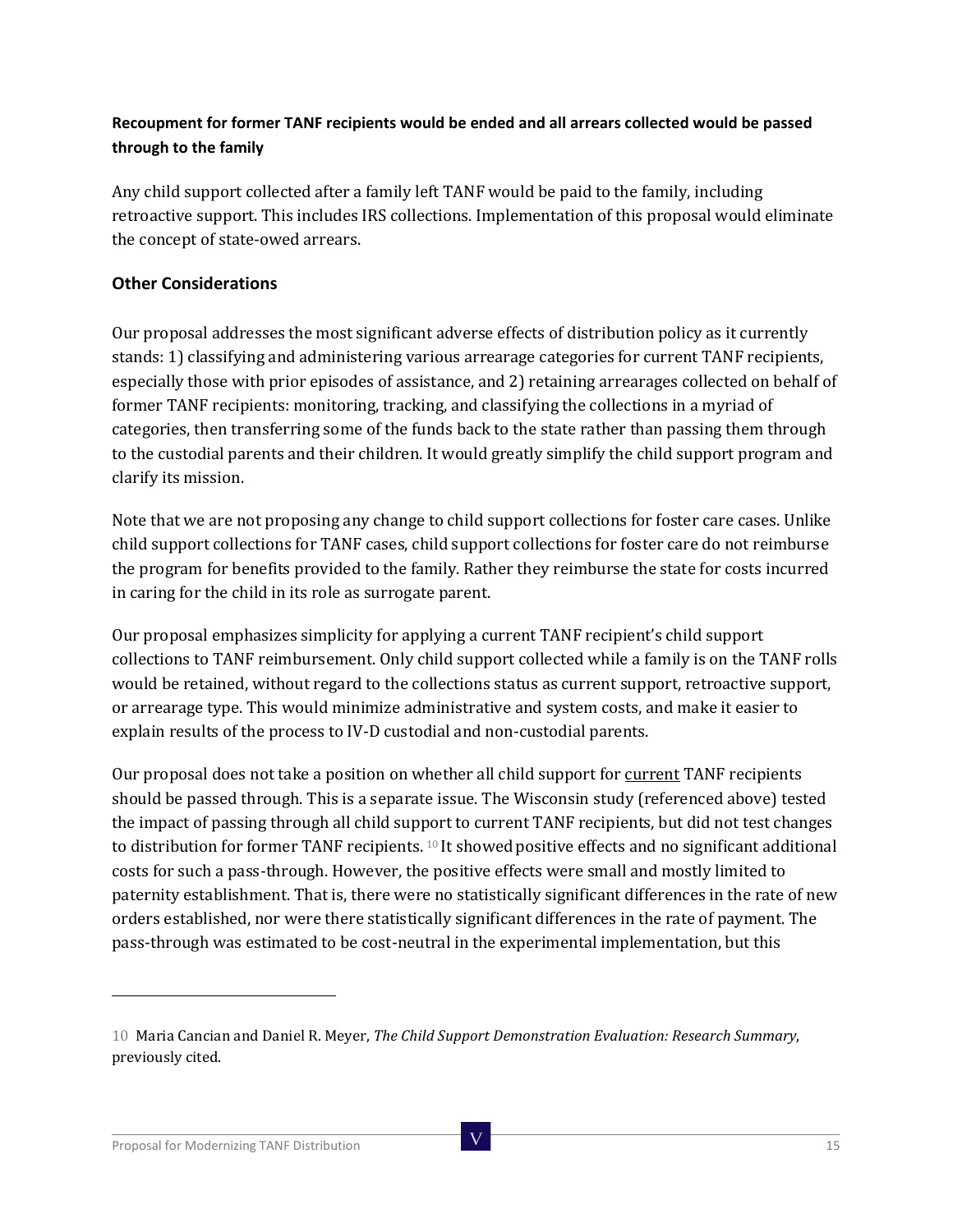resulted from an unexplained reduction in child care subsidies received by recipients eligible for the pass-through, not a decrease in TANF benefits.

Colorado has implemented a full pass-through for current TANF recipients as of April 2017, with the State appropriating funds to relieve counties of resulting losses in revenue. It will be testing the impact of a full pass-through on child support payments and TANF participation.

While there is considerable interest in a full pass-through for current recipients, there are also valid arguments for continuing to retain child support collections for that group. Retaining collections essentially counts child support as TANF income, just as child support is counted as income for the Supplemental Nutrition Assistance Program (SNAP) and other means-tested programs. With TANF administered through a block grant, this could be regarded as a legitimate policy decision for a state.

Retaining child support collections for former TANF recipients is harder to justify. It involves diverting child support out of the household of the custodial parent and the children and transferring it back to the state, even as that household is striving to be self-sufficient. The rationale is that the collections are used to reimburse prior benefits, yet no other assistance program has a similar requirement. For example, there is no requirement that a family reimburse SNAP benefits that it has received, nor is there any kind of analogous requirement for Medicaid (other than the limited case of birthing expenses, which only a handful of states still attempt to recoup).

Furthermore, retaining child support collections for former TANF recipients is directly contrary to what has become the primary mission of the IV-D program, which is to collect money on behalf of custodial parents and their children. Pulling money out of the custodial parent's household causes confusion on the part of IV-D customers, and dissonance for the staff who must administer these complex distributions and explain them to confused and sometimes angry parents.

Interestingly, as stated earlier, the DRA allows states to pass through all child support to former TANF recipients without penalty, while allowing states to pass through only part of child support to current TANF recipients. Based on the Interstate Reference Guide, there is only one state, Wisconsin, that has taken advantage of the provision allowing a state to pass through child support to former TANF recipients. But a significant exception in Wisconsin is that the State retains any arrearage collections for former TANF recipients made by means of an IRS tax offset. Despite this exception, Wisconsin's policy demonstrates that there is no federal impediment to states passing through all arrearage collections for former TANF recipients at any time.

By modernizing distribution, the IV-D program would achieve major benefits in reduced administrative and system development costs, as well as improved customer service, better compliance, and increased consistency of mission. There would be benefits for the IV-A program as well, in the form of increased self-sufficiency and reduced reapplications by former TANF recipients. These are substantial benefits, which we believe greatly exceed the costs of the proposal.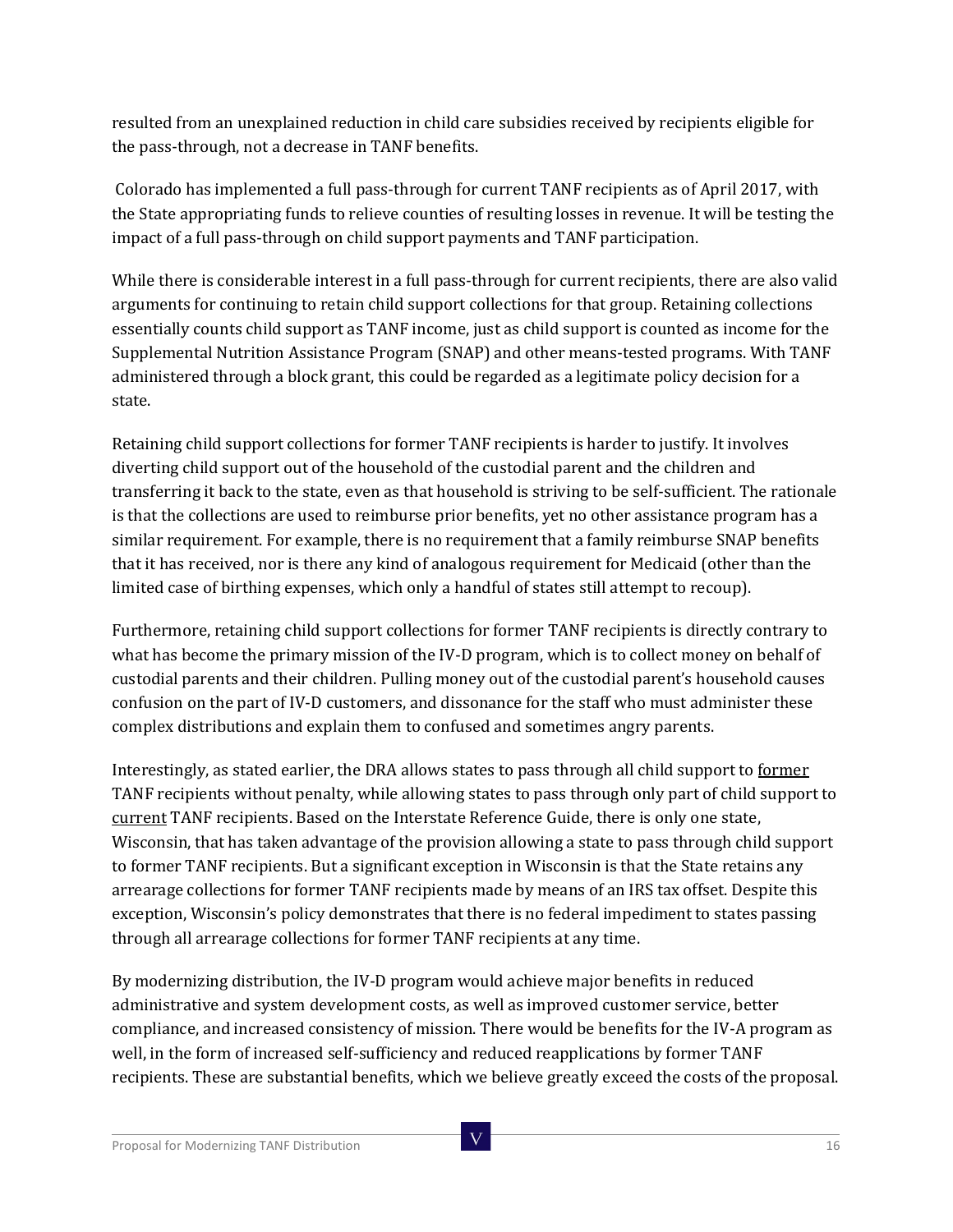### Fiscal Effects

Our proposal will redistribute TANF reimbursements for former TANF recipients into the households of those recipients and their children. By doing so, it will reduce TANF recoupments by about \$744 million, at current levels of collection, though this amount continues to decline[.11](#page-16-0) To put it in perspective, as discussed above this amount represents only 2.6 percent of total child support collections.

This revenue loss will affect states and the federal government. In some states, it will also affect counties. The state share of the former TANF collections is about \$331 million. The federal share of the former TANF collections is about \$413 million. [12](#page-16-1)

The sticking point for this proposal is that some states rely on TANF recoupments to fund part of the IV-D program's administrative costs. On average, the state share of recoupments from former TANF recipients (which our proposal would eliminate), amounts to 14.5 percent of the state share of IV-D administrative costs.[13](#page-16-2) In other words, to the extent that the state share of former TANF recoupments is used to fund IV-D administrative expenditures, the average state would lose almost 15 percent of its funding if recoupments for former TANF cases were to go away.

While this loss of former TANF reimbursements would be real, and would have ramifications for state TANF funding as well as child support administrative costs, there would be substantial offsetting benefits. First, the loss of recoupments for TANF expenditures would translate into an equivalent amount of increased benefits for custodial parents and their children. The additional funds would be paid after they left the TANF rolls, which is the very point at which they would most need support to avoid having to re-apply for benefits. Thus, re-distributing funds to former TANF families would likely reduce the incidence of such households needing TANF benefits again. The

<span id="page-16-0"></span><sup>11</sup> We are assuming that our proposal to simplify distribution for current TANF recipients would be revenueneutral. However, all revenue from retained arrearages for former TANF recipients would be lost.

<span id="page-16-1"></span><sup>12</sup> OCSE does not publish the state share of collections for former assistance recipients. However, the state share of total TANF and Foster Care Collections is 44.5 percent. Applying this percentage to collections for former TANF recipients results in an estimate of \$331.0 million in FFY2016 state share of collections for former TANF recipients. See Office of Child Support Enforcement, *Preliminary Report FY 2016*, Tables P-14 and P-15.

<span id="page-16-2"></span><sup>13</sup> Based on figures from the *OCSE Preliminary Report FFY 2016*, the state share of all TANF recoupments is 44.45%. Applying this percentage to former TANF recoupments yields an estimate of \$331.0 million for the state share (\$743.8 million x 44.45%). The state share of IV-D administrative costs is \$2,283.7 million.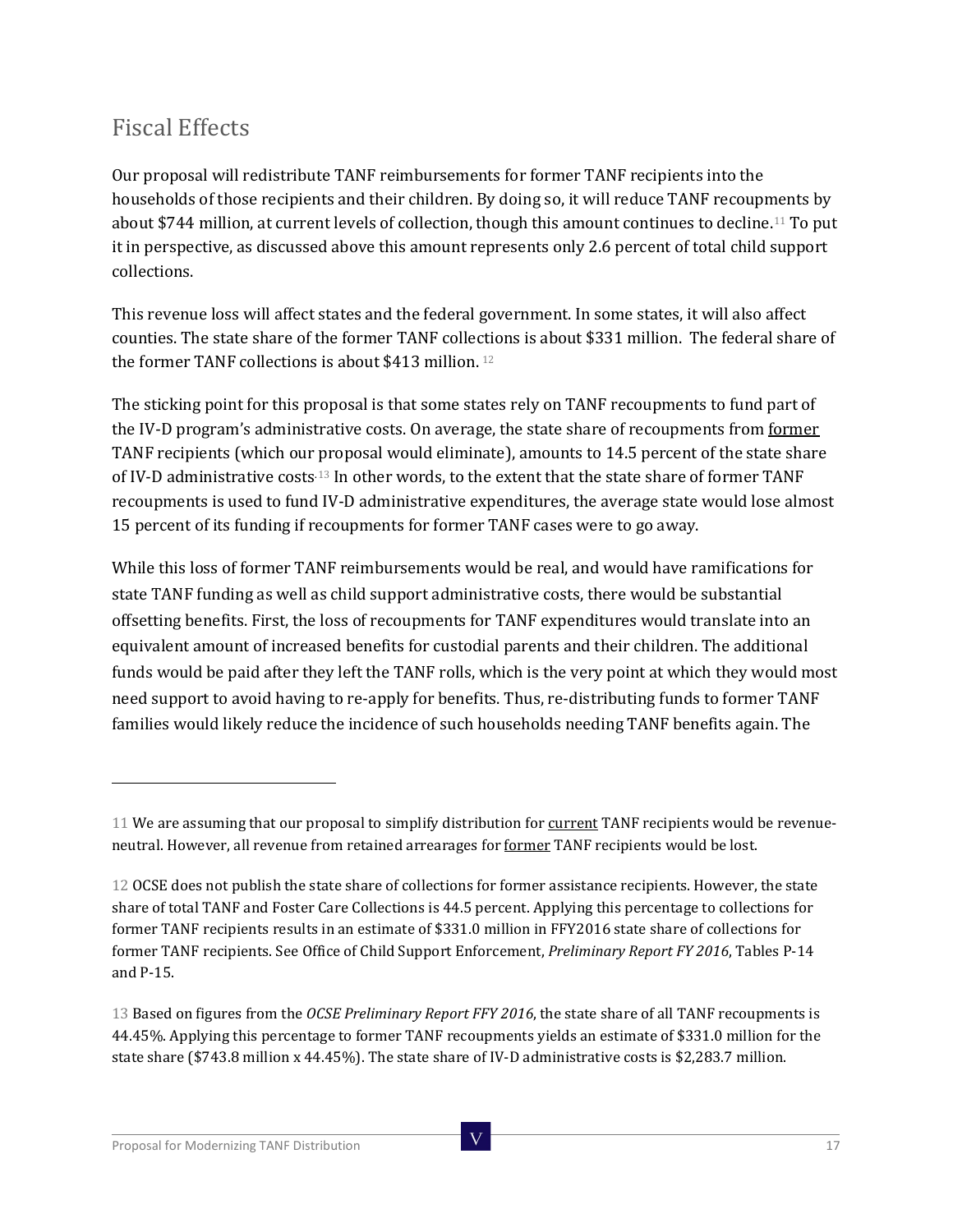resulting gain in self-sufficiency would reduce the impact of eliminating distribution to former TANF cases, but there is no available research that would allow us to estimate how much of an impact there would be.

Eliminating distribution for former TANF cases would also substantially reduce administrative and systems costs for the IV-D program. As discussed above, PSI estimated that distribution activities account for 6 to 8 percent of total IV-D administrative costs. This estimate covers all distribution costs, including those for current TANF recipients. We propose simplifying distribution for current TANF recipients and eliminating distribution for former TANF recipients. These changes account for the lion's share of all distribution costs because most of the complexity in the distribution process relates to the need to classify collections based on the various categories of arrearages.

To derive an estimate of administrative savings, we conservatively estimate that these changes would eliminate at least 80 percent of total distribution costs. Using the six percent lower bound of the PSI estimate of distribution costs  $(6 - 8$  percent of total administrative costs), we estimate that distribution costs for former TANF cases are 4.8 percent (80 percent times 6 percent) of total IV-D administrative costs. This would have amounted to total savings of \$274.9 million in 2016; the state share would have been \$109.6 million.

Thus, while states would lose \$331 million based on their share of foregone former TANF recoupments totaling \$743.8 million (based on 2016 collections), this would be partially offset by administrative savings of an estimated \$109.6 million. Stated another way, administrative savings for states would amount to an estimated 33 percent of the loss in recoupments. This would help mitigate the impact on the IV-D program for states that rely on TANF reimbursement for part of their administrative funding.

Using the same methodology, the federal share of former TANF reimbursements is \$412.8 million. This can be compared with the federal share of estimated administrative savings, which is \$165.3 million. Thus, any loss of federal reimbursements from former TANF cases would be offset by an estimated 40 percent of administrative savings that would result from modernizing distribution. Implied by this analysis is that distribution for former TANF cases has a federal benefit-cost ratio of only 2.5:1, which is further indication of the low productivity obtained from this activity.

It is important to note that administrative costs for distribution do not generate any additional child support collections. Instead, these dollars are spent only on administrative activities: classifying the collections, placing them into the correct arrearage categories, prioritizing them based on the distribution scheme (PRWORA or DRA), and paying them into the proper account. Eliminating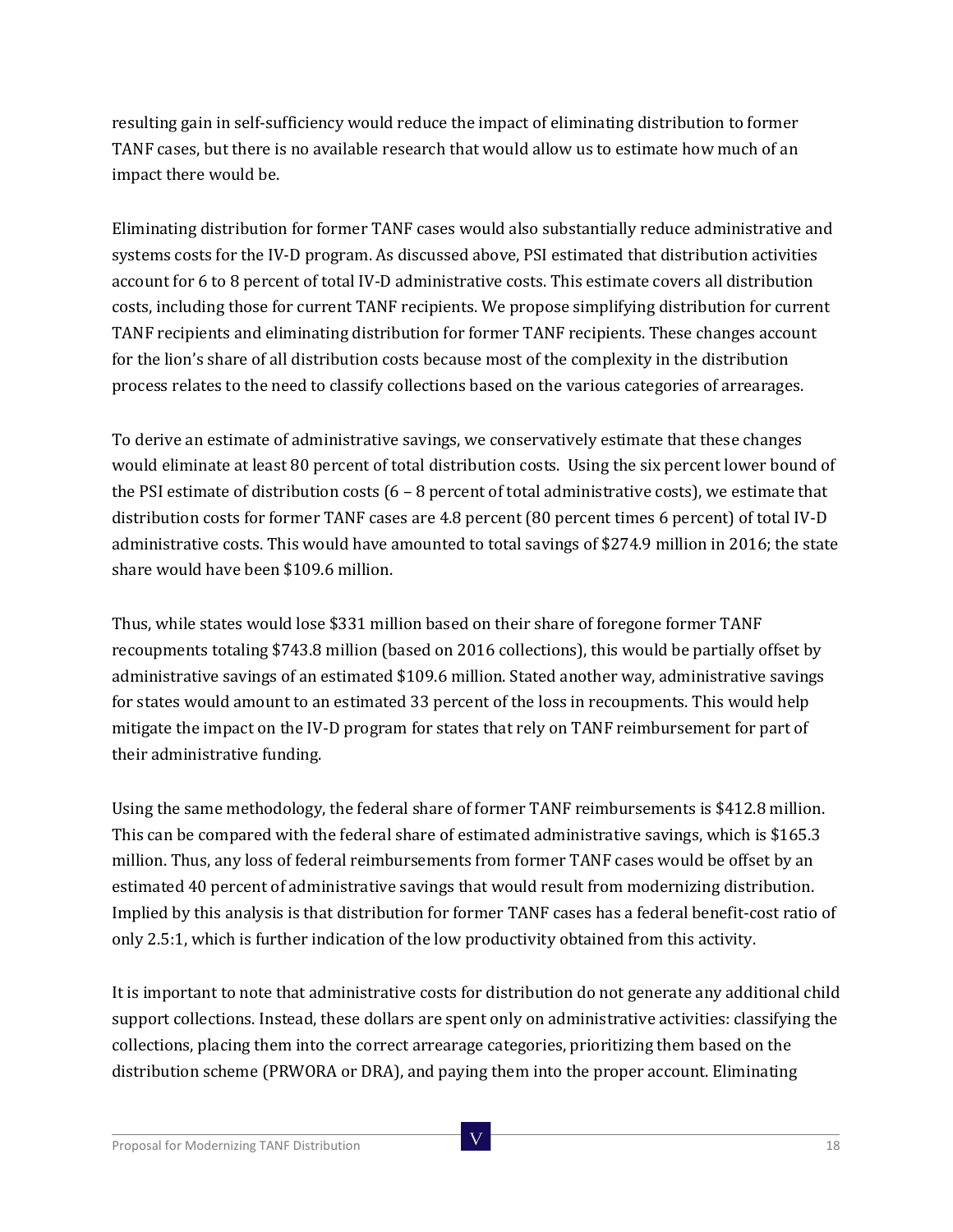these costs would not reduce collections. In fact, eliminating former TANF distribution may increase collections as non-custodial parents see more money going to their children instead of the government.

The fiscal impact for states depends on the funding structure of each state's IV-D program. States with an enterprise funding model, under which most of the program has been supported by federal incentives and TANF recoupments, will suffer most. States with robust TANF programs will also be affected more than states whose TANF rolls have dwindled. For states that absorb TANF recoupments as credits to the TANF program, or back into the general fund, the impact on IV-D funding of losing recoupments for former TANF recipients may be less noticeable.

One policy decision that could mitigate the financial impact of this proposed change would be to apply the full pass-through for former TANF recipients only going forward. There are some equity arguments for not cancelling state-owed arrearages retrospectively because eliminating state-owed arrears could be regarded as unfair for similarly situated families where the non-custodial parents paid off their accumulated arrears before the policy change. By applying such a new policy going forward, the cost impact would be much lower at first, but would build gradually over time. The flip side is that benefits would be phased in, rather than being entirely realized at the point that modernization occurred.

The loss of revenue from this proposal would be offset by many program efficiencies, and would be accompanied by many benefits in terms of system efficiency, customer service, and mission clarity. However, the fiscal impact on the program would still be significant enough that any modernization of TANF distribution needs to be accompanied by careful attention to the fiscal impacts of passing through all child support collections for former TANF recipients. Any such analysis should take into account the administrative savings potentially realized for the IV-D program and the savings to the TANF program from reducing the recidivism of former recipients. In addition, identifying a fiscal mechanism for offsetting the loss of program revenue would ensure that the effectiveness of state programs would not be adversely affected by an otherwise beneficial proposal.

# Automated System Effects

As discussed above, modernizing TANF distribution should have salutary effects on child support automation by lessening the complexity of statewide automated systems. However, there would be short-term costs because of the need to simplify distribution for current recipients and turn off distribution capability for former TANF recipients.

Modernizing distribution would require some re-programming of existing automated state child support systems. However, the re-programming should be minimal since states would simplify distribution for current TANF cases and essentially turn off the distribution process for former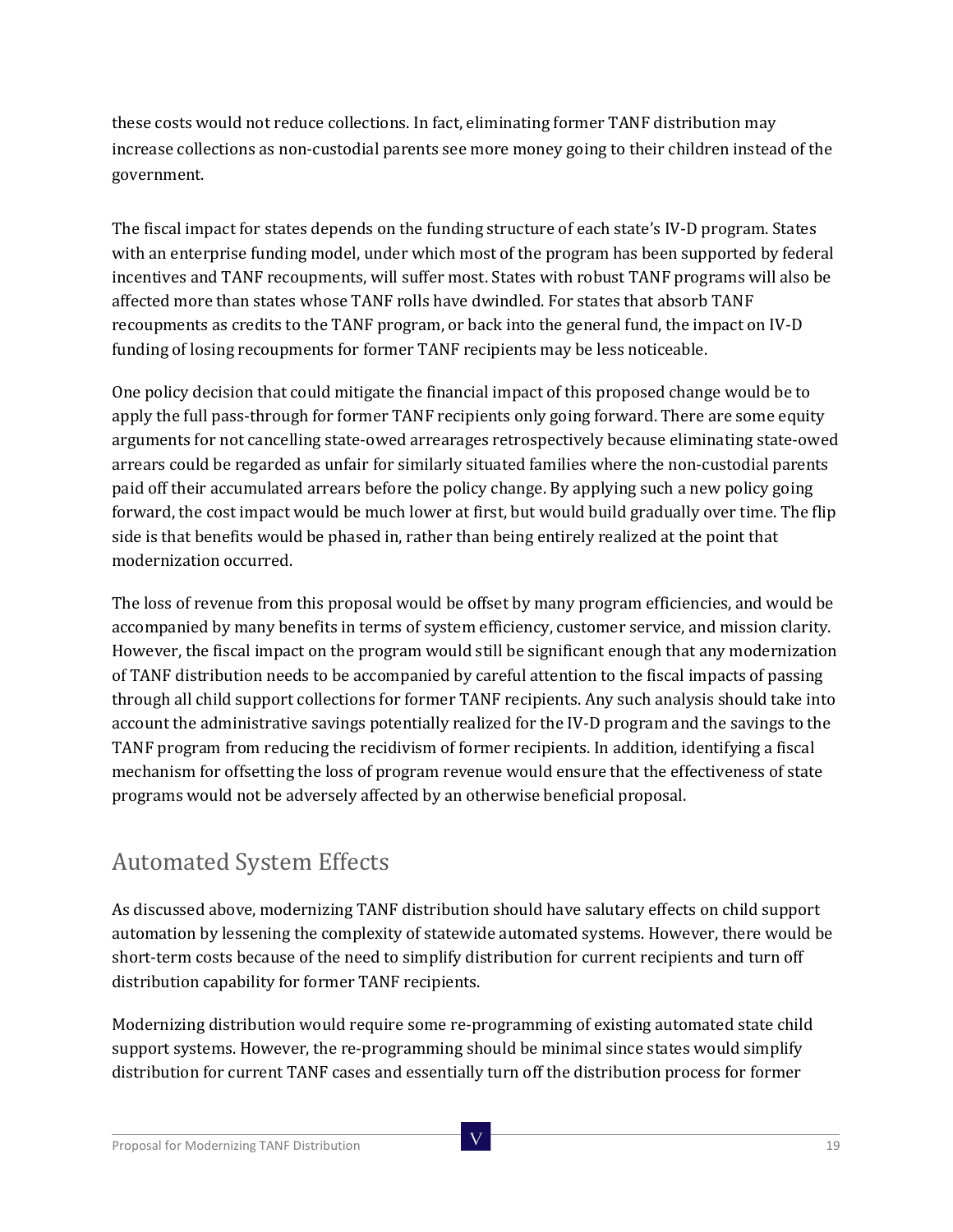TANF cases. They would continue to retain any collections received while the family is currently receiving TANF, then simply pass through all collections to families after they leave the TANF rolls. Because of the difficulty and time required to make any significant changes to legacy child support systems, these changes may not be trivial, but they should not be overwhelming for states. Further information on the estimated cost of such changes would be useful.

States developing new statewide child support systems would benefit from modernizing TANF distribution because the new requirements would be far simpler. Earlier we cited our estimate that new system development costs would be reduced by 5 – 7 percent if all distribution functionality were eliminated. This would be \$5 to \$7 million for a \$100 million system. Of course, building in functionality to retain collections for current TANF recipients would reduce these savings, but presumably not by much given how much less complicated the process would be.

### Conclusion

In summary, TANF distribution has become an expensive and unproductive anachronism as the program has matured and its mission has evolved. Because TANF recoupments have shrunk to a small fraction of total IV-D collections, maintaining distribution's convoluted infrastructure and diverting child support collections out of the pockets of former TANF families have become increasingly difficult to justify.

Given the outsized administrative burden, increased administrative costs, and other adverse effects, we propose that the IV-D program modernize distribution in two respects: 1) dramatically simplify the treatment of child support for current TANF recipients, and 2) end the distribution of government-owed arrearages that are collected on behalf of former TANF recipients.

Modernizing TANF distribution would:

- Reduce IV-D administrative costs required to track the complex provisions governing distribution of arrearage collections for TANF cases
- Reduce the costs for development, testing, and implementation of new IV-D automated systems
- Increase former TANF recipients' self-sufficiency
- Improve compliance with child support orders
- Improve customer service
- Resolve existing contradictions in the program's mission

If our assumptions are correct, it appears that the IV-D program is spending approximately \$275 million to classify and recoup \$744 million in reimbursement for former TANF cases. With a total benefit-cost ratio of 2.7:1, this is a very inefficient process. Moreover, as reimbursements from